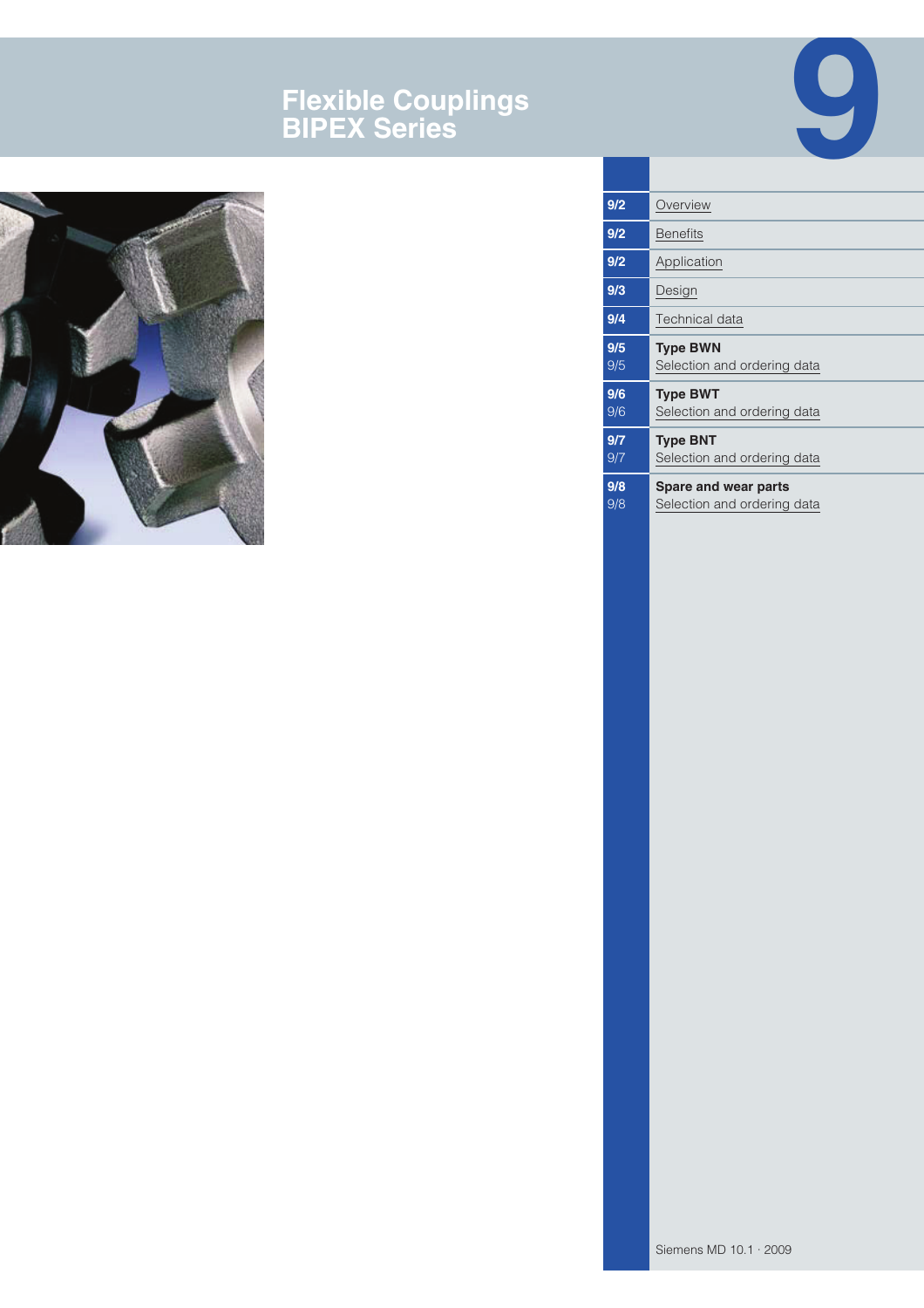### **General information**

#### ■ **Overview**



■**Benefits**

BIPEX couplings are suitable for mounting horizontally, vertically or at any desired angle. The coupling parts can be arranged as required on the shaft extensions to be connected.

The cam ring is mounted with low backlash and achieves progressive torsional stiffness, i.e. torsional stiffness increases in proportion to capacity utilization.

The BIPEX coupling is fail-safe, i.e. if the cam ring is worn, the cast cams of the coupling hub provide for emergency operation.

#### ■**Application**

The BIPEX coupling is available as a catalog standard in 13 sizes with rated torque of between 13.5 Nm and 3700 Nm. The coupling is suitable for ambient temperatures of between  $-30$  °C and  $+80$  °C.

BIPEX couplings are particularly suited for electric motor drives which have a uniform torque load and are well aligned. BIPEX couplings are frequently fitted and used in motor bell housings.

BIPEX couplings are torsionally flexible with low torsional backlash. They are outstanding for their particularly compact construction. BIPEX couplings link machine shafts.

BIPEX couplings are specially suited for electric motor drives which are well aligned and have uniform torque loads.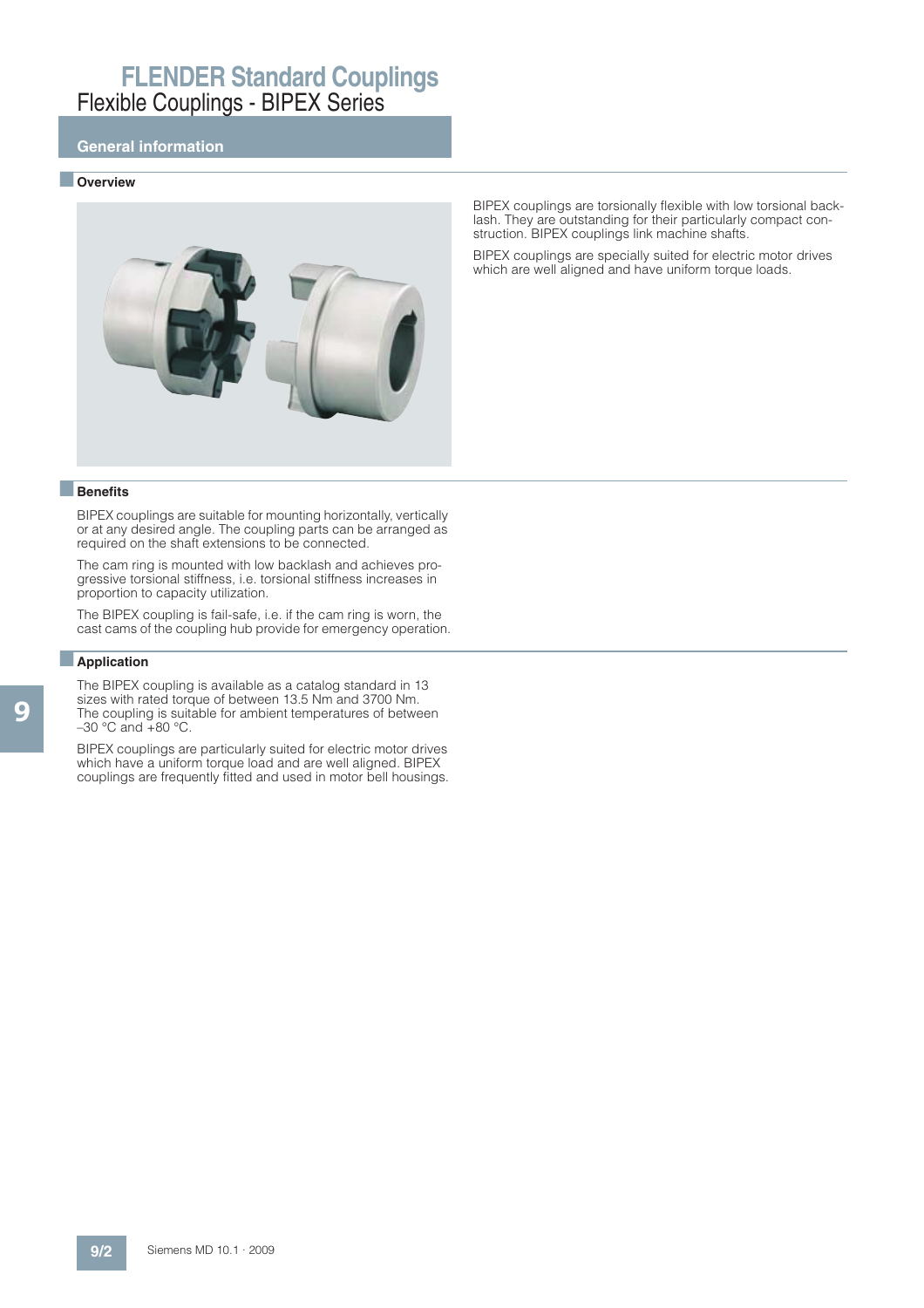### **General information**

### ■**Design**

BIPEX couplings of types BWN, BWT and BNT each comprise two hub parts connected by a cam ring of elastomer material.



Type BWN



Type BWT



Type BNT

The couplings are inserted during fitting. The hubs are connected to the respective shafts via Taper clamping bushes or finished bores with parallel keyway connection. BIPEX couplings are positive-locking and torsionally flexible thanks to the polyurethane cam ring. Shaft misalignment will result in deformation of the cam ring.

#### Coupling materials:

Hubs: EN-GJL-250

Cam ring: PU 92 ShoreA –30 °C to +80 °C

#### Types of BIPEX coupling

|             | Description                                                                                     |
|-------------|-------------------------------------------------------------------------------------------------|
| <b>Type</b> |                                                                                                 |
| <b>BWN</b>  | Coupling as a shaft-to-shaft connection with drilled and<br>grooved hubs                        |
| <b>BWT</b>  | Coupling as a shaft-shaft connection with Taper clamping<br>bushes                              |
| <b>BNT</b>  | Coupling as a shaft-shaft connection with drilled and<br>grooved hubs and a Taper clamping bush |

The coupling comprises the following:

• Cam ring

• 2 hub parts with identical cams. The hub parts are designed with a bore and keyway to DIN 6885 or with a taper bore for mounting a Taper clamping bush.

Fitting the clamping bush connects the hub firmly to the machine shaft.

In the case of part 4 the Taper clamping bush is inserted from the machine housing side. If there is insufficient space, the Taper clamping bush cannot be fitted from this side. Besides space for fitting the Taper clamping bush, space for the fitting tool (offset screwdriver) must be taken into consideration. In the case of part 3 the Taper clamping bush is inserted from the shaft end face side. The hub must be fitted before the machines to be connected are pushed together.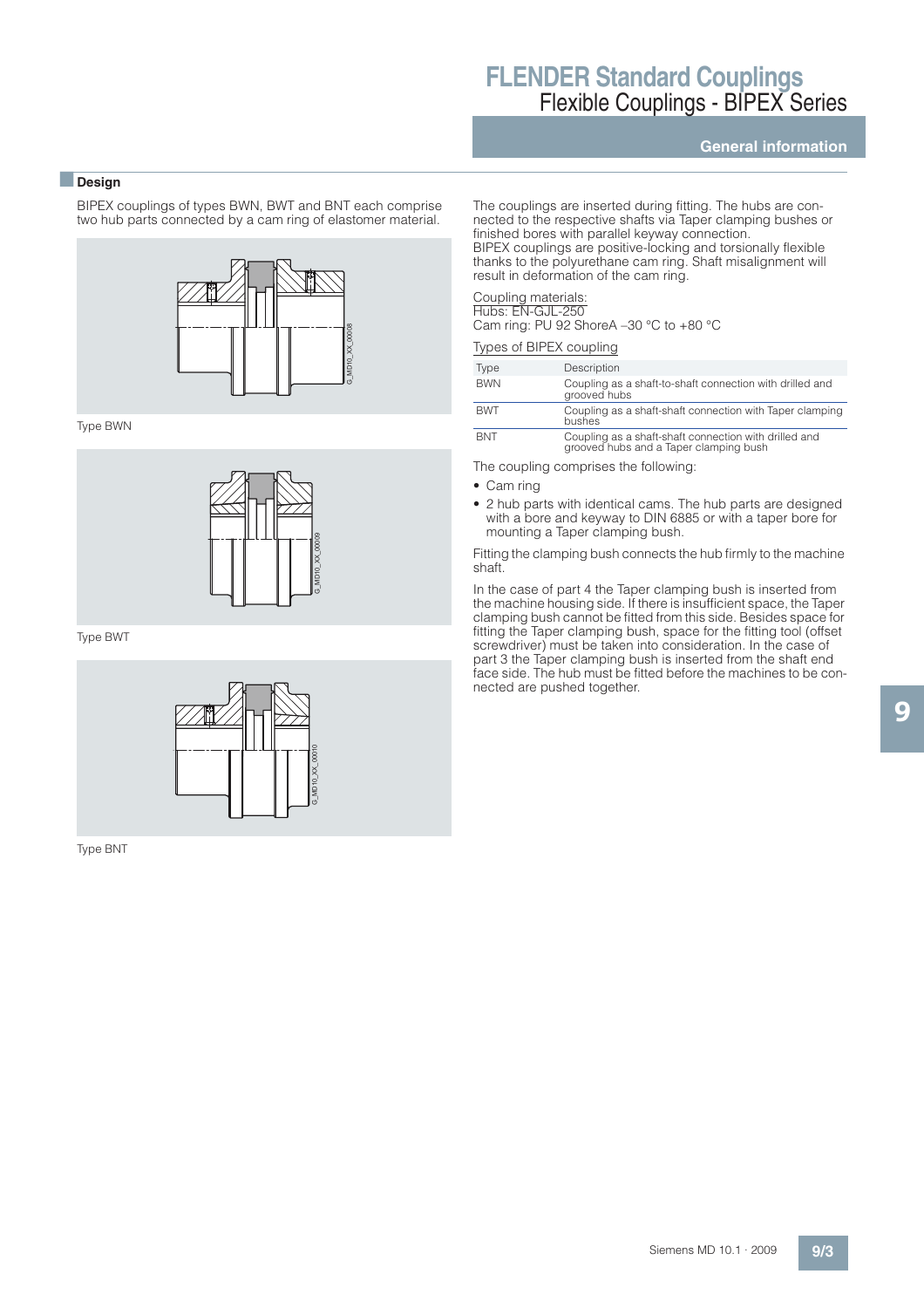## **General information**

### ■**Technical data**

#### **Power ratings**

| <b>Size</b> | Rated<br>torque | Maximum<br>torque | Overload<br>torque | Fatique<br>torque | <b>Maximum</b><br>speed | Torsional<br>stiffness at<br>50 % capacity<br>utilization | Assembly<br>Gap dimen-<br>sion |                | Permissible shaft misalignment<br>at speed n=1500 rpm $17$ |                    |
|-------------|-----------------|-------------------|--------------------|-------------------|-------------------------|-----------------------------------------------------------|--------------------------------|----------------|------------------------------------------------------------|--------------------|
|             | $T_{KN}$        | $T_{\text{Kmax}}$ | $T_{\text{KOL}}$   | $T_{\text{KW}}$   | $n_{\text{max}}$        | $C_{\text{Tdyn 50\%}}$                                    | $\Delta S$                     | $\Delta K_{a}$ | $\Delta K_r$                                               | $\Delta K_{\rm w}$ |
|             | <b>Nm</b>       | N <sub>m</sub>    | <b>Nm</b>          |                   | rpm                     | Nm/rad                                                    | mm                             | mm             | mm                                                         | Degree             |
| 43          | 13.5            | 40.5              | 54                 | 2.7               | 5000                    | 1160                                                      | 0.5                            | 0.25           | 0.08                                                       | 0.1                |
| 53          | 24              | 72                | 96                 | 4.8               | 5000                    | 2100                                                      | 0.5                            | 0.25           | 0.09                                                       | 0.1                |
| 62          | 42              | 126               | 168                | 8.4               | 5000                    | 3500                                                      | 0.5                            | 0.25           | 0.11                                                       | 0.1                |
| 72          | 75              | 225               | 300                | 15                | 5000                    | 6100                                                      | 0.5                            | 0.25           | 0.12                                                       | 0.1                |
| 84          | 130             | 390               | 520                | 26                | 5000                    | 9600                                                      | 0.5                            | 0.25           | 0.14                                                       | 0.1                |
| 97          | 220             | 660               | 880                | 44                | 5000                    | 15800                                                     | 1.0                            | 0.5            | 0.16                                                       | 0.1                |
| 112         | 360             | 1080              | 1440               | 72                | 5000                    | 23100                                                     | 1.0                            | 0.5            | 0.19                                                       | 0.1                |
| 127         | 550             | 1650              | 2200               | 110               | 5000                    | 37000                                                     | 1.0                            | 0.5            | 0.21                                                       | 0.1                |
| 142         | 800             | 2400              | 3200               | 160               | 4900                    | 57000                                                     | 1.0                            | 0.5            | 0.24                                                       | 0.1                |
| 162         | 1250            | 3750              | 5000               | 250               | 4200                    | 85000                                                     | 1.0                            | 0.5            | 0.27                                                       | 0.1                |
| 182         | 1750            | 5250              | 7000               | 350               | 3800                    | 127000                                                    | 1.0                            | 0.5            | 0.30                                                       | 0.1                |
| 202         | 2650            | 7950              | 10600              | 530               | 3400                    | 171000                                                    | 1.0                            | 0.5            | 0.34                                                       | 0.1                |
| 227         | 3700            | 11100             | 14800              | 740               | 3000                    | 285000                                                    | 2.0                            | 1.0            | 0.38                                                       | 0.1                |

#### Torsional stiffness and damping

The values stated in the above table apply to a capacity utilization of 50 %, an excitation amplitude of 10 %  $T_{\rm KN}$  with the fre-<br>quency 10 Hz and an ambient temperature of 20 °C. Dynamic torsional stiffness is dependent on load and increases in proportion to capacity utilization. The following table shows the correction factors for different nominal loads.

 $C_{\text{Tdyn}} = C_{\text{Tdyn }50 \%} \cdot \text{FKC}$ 

|                                                    | Capacity utilization $T_{N}/T_{KN}$ |  |  |  |  |                                     |  |  |  |  |  |  |  |
|----------------------------------------------------|-------------------------------------|--|--|--|--|-------------------------------------|--|--|--|--|--|--|--|
|                                                    |                                     |  |  |  |  | 20 % 40 % 50 % 60 % 70 % 80 % 100 % |  |  |  |  |  |  |  |
| Correction factor FKC 0.7 0.9 1.0 1.1 1.25 1.4 1.7 |                                     |  |  |  |  |                                     |  |  |  |  |  |  |  |

#### The damping coefficient is  $\Psi = 1.4$

Furthermore, torsional stiffness and damping depend on the ambient temperature and the frequency and amplitude of the torsional vibration excitation. More precise torsional stiffness and damping parameters on request.

#### Permitted shaft misalignment

The permitted shaft misalignment depends on the operating speed. As the speed increases, lower shaft misalignment values are permitted. The following table shows the correction factors for different speeds.

The maximum speed for the respective coupling size and type must be observed!

#### $\Delta K_{\text{perm}} = \Delta K_{1500} \cdot \text{FKV}$

|                            | Speed in rpm |      |      |      |  |  |  |  |  |  |  |
|----------------------------|--------------|------|------|------|--|--|--|--|--|--|--|
|                            | 500          | 1000 | 1500 | 3000 |  |  |  |  |  |  |  |
| Correction factor FKV 1.20 |              | 1.10 | 1.0  | 0.70 |  |  |  |  |  |  |  |

The axial misalignment may occur dynamically at frequencies up to 10 Hz. For fitting, a maximum gap dimension of  $S<sub>max</sub> = S + \Delta S$  and a minimum gap dimension of  $S<sub>min</sub> = S - \Delta S$ are permitted.

Shaft misalignments  $\Delta K_{\rm a}$ ,  $\Delta K_{\rm r}$  and  $\Delta K_{\rm w}$  may occur simultaneously.

9

<sup>&</sup>lt;sup>1)</sup> The maximum speed of the respective type must be noted. For further information on permissible shaft misalignment, please see the operating instructions.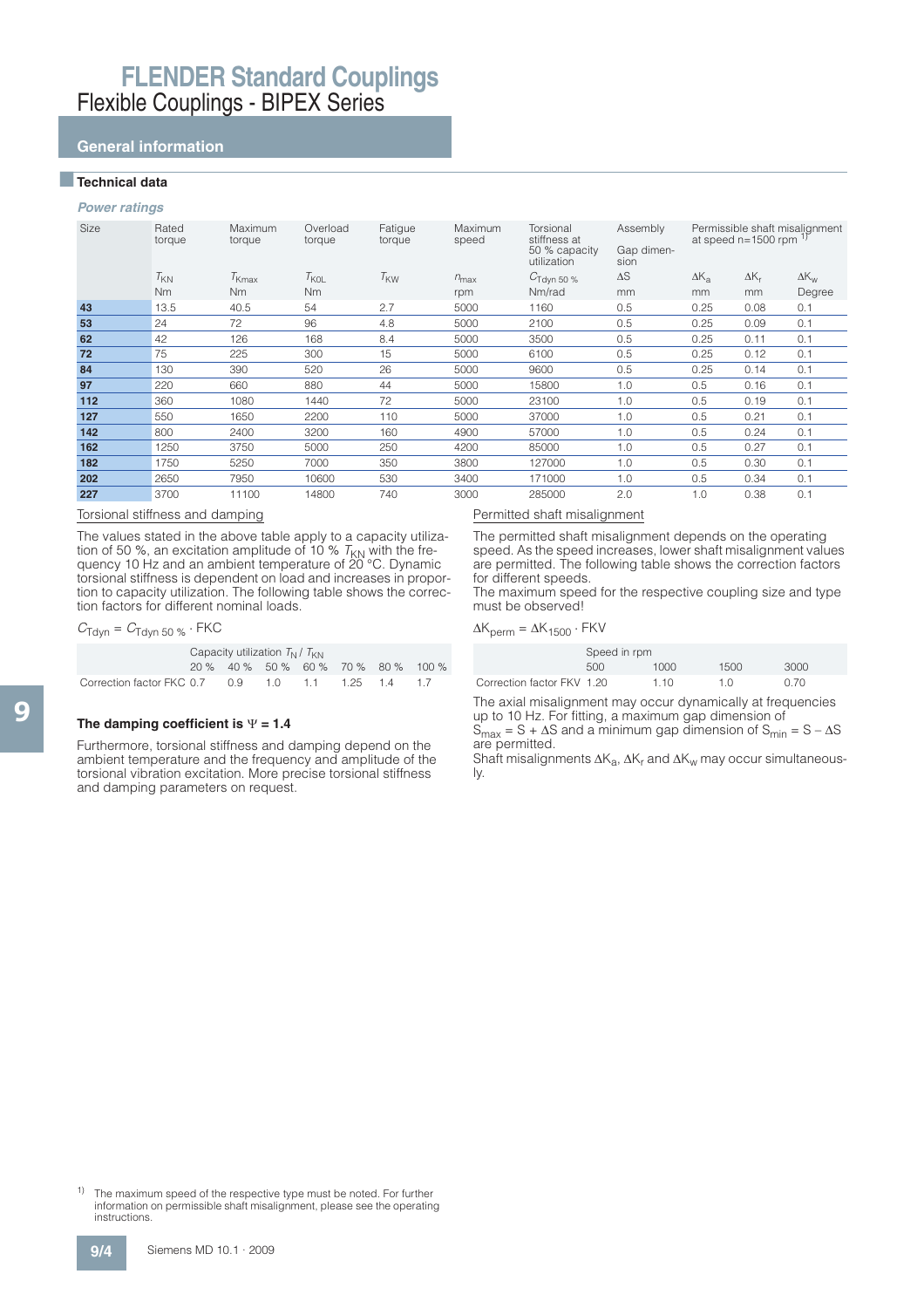## **Type BWN**

### **BSelection and ordering data**



|      |                 | Dimensions in mm                                                                                                                                                                                                          |     |                 |                 |     |    |     | Mass moment of  | Product code                                     | Weight |
|------|-----------------|---------------------------------------------------------------------------------------------------------------------------------------------------------------------------------------------------------------------------|-----|-----------------|-----------------|-----|----|-----|-----------------|--------------------------------------------------|--------|
| Size | Rated<br>torque | Bore with keyway to<br><b>DIN 6885</b>                                                                                                                                                                                    |     |                 |                 |     |    |     | inertia         | Order codes for bore<br>diameters and tolerances |        |
|      | $T_{KN}$        | D1/D2                                                                                                                                                                                                                     | DA  | ND1/            | NL1/            | D3  | S  | LG  | $J_1/J_2$       | are specified in catalog<br>section 3            | m      |
|      | <b>Nm</b>       | max.                                                                                                                                                                                                                      |     | ND <sub>2</sub> | NL <sub>2</sub> |     |    |     | gm <sup>2</sup> |                                                  | kg     |
| 43   | 13.5            | 25                                                                                                                                                                                                                        | 43  | 43              | 22              | 21  | 12 | 56  | 0.04            | 2LC0120-0AA <b>1 -0AA0</b> 0.36                  |        |
| 53   | 24              | 30                                                                                                                                                                                                                        | 53  | 50              | 25              | 25  | 14 | 64  | 0.12            | 2LC0120-1AA <b>2</b> -0AA0 0.62                  |        |
| 62   | 42              | 35                                                                                                                                                                                                                        | 62  | 58              | 30              | 29  | 16 | 76  | 0.26            | 2LC0120-2AA <b>2 3</b> -0AA0 0.96                |        |
| 72   | 75              | 32                                                                                                                                                                                                                        | 72  | 54              | 35              | 36  | 18 | 88  | 0.55            | 2LC0120-3AA <b>1 -0AA0</b> 1.4                   |        |
|      |                 | 42                                                                                                                                                                                                                        |     | 68              |                 |     |    |     | 0.65            |                                                  | 1.6    |
| 84   | 130             | 38                                                                                                                                                                                                                        | 84  | 64              | 40              | 40  | 21 | 101 | 0.8             | 2LC0120-4AA <b>1 -0AA0</b> 2.1                   |        |
|      |                 | 48                                                                                                                                                                                                                        |     | 76              |                 |     |    |     | 1.1             |                                                  | 2.3    |
| 97   | 220             | 42                                                                                                                                                                                                                        | 97  | 72              | 50              | 48  | 24 | 124 | 1.6             | 2LC0120-5AA ■■-0AA0 3.3                          |        |
|      |                 | 50                                                                                                                                                                                                                        |     | 90              |                 |     |    |     | 2.2             |                                                  | 3.6    |
| 112  | 360             | 48                                                                                                                                                                                                                        | 112 | 82              | 60              | 54  | 27 | 147 | 3.2             | 2LC0120-6AA ■■-0AA0 5.0                          |        |
|      |                 | 60                                                                                                                                                                                                                        |     | 100             |                 |     |    |     | 4.8             |                                                  | 5.8    |
| 127  | 550             | 55                                                                                                                                                                                                                        | 127 | 94              | 65              | 61  | 27 | 157 | 6.0             | 2LC0120-7AA <b>1 4</b> -0AA0 7.3                 |        |
|      |                 | 65                                                                                                                                                                                                                        |     | 110             |                 |     |    |     | 8.0             |                                                  | 7.8    |
| 142  | 800             | 60                                                                                                                                                                                                                        | 142 | 100             | 75              | 70  | 31 | 181 | 10.0            | 2LC0120-8AA <b>1 -0AA0</b> 9.8                   |        |
|      |                 | 75                                                                                                                                                                                                                        |     | 126             |                 |     |    |     | 16.0            |                                                  | 11.5   |
| 162  | 1250            | 65                                                                                                                                                                                                                        | 162 | 110             | 80              | 81  | 36 | 196 | 18.0            | 2LC0121-0AA <b>11-0AA0</b> 13.5                  |        |
|      |                 | 80                                                                                                                                                                                                                        |     | 134             |                 |     |    |     | 26.0            |                                                  | 15.5   |
| 182  | 1750            | 75                                                                                                                                                                                                                        | 182 | 126             | 90              | 90  | 42 | 222 | 35.0            | 2LC0121-1AA <b>1 -0AA0</b> 19.5                  |        |
|      |                 | 90                                                                                                                                                                                                                        |     | 152             |                 |     |    |     | 46.0            |                                                  | 22.0   |
| 202  | 2650            | 80                                                                                                                                                                                                                        | 202 | 134             | 100             | 100 | 48 | 248 | 55.0            | 2LC0121-2AA <b>11-0AA0</b> 25.0                  |        |
|      |                 | 100                                                                                                                                                                                                                       |     | 168             |                 |     |    |     | 80.0            |                                                  | 30.0   |
| 227  | 3700            | 90                                                                                                                                                                                                                        | 227 | 150             | 110             | 111 | 54 | 274 | 85.0            | 2LC0121-3AA <b>2</b> -0AA0 40.0                  |        |
|      |                 | 110                                                                                                                                                                                                                       |     | 180             |                 |     |    |     | 110.0           |                                                  | 45.0   |
| ØD1: |                 | • Without finished bore – Without order codes for diameter and tolerance                                                                                                                                                  |     |                 |                 |     |    |     |                 | $\mathbf{1}$                                     |        |
|      |                 | $\mathcal{M}^{(1)}$ , $\mathcal{C}^{(1)}$ , $\mathcal{C}^{(1)}$ , $\mathcal{C}^{(1)}$ , $\mathcal{C}^{(1)}$ , $\mathcal{C}^{(1)}$ , $\mathcal{C}^{(1)}$ , $\mathcal{C}^{(1)}$ , $\mathcal{C}^{(1)}$ , $\mathcal{C}^{(1)}$ |     |                 |                 |     |    |     |                 |                                                  |        |

| • Without finished bore from size 72 for 2nd diameter range D1 – Without order codes             |  |
|--------------------------------------------------------------------------------------------------|--|
| • With finished bore – With order codes for diameter and tolerance (product code without - $Z$ ) |  |

ØD2: • Without finished bore – Without order codes for diameter and tolerance **1**

• Without finished bore from size 72 for 2nd diameter range D2 – Without order codes **2** • With finished bore – With order codes for diameter and tolerance (product code without **-Z**) **9**

Mass moment of inertia J in gm<sup>2</sup>, 1 gm<sup>2</sup> = 0.001 kgm<sup>2</sup>, with reference to one coupling half.

Weight and mass moments of inertia apply to maximum bore diameters.

Ordering example:

BIPEX BWN coupling, size 43, Part 1/2: Bore D1 20H7 mm, with keyway to DIN 6885-1 and

set screw. Part 1/2: Bore D2 22H7 mm, with keyway to DIN 6885-1 and set screw.

Product code: **2LC0120-0AA99-0AA0 L0M+M0N**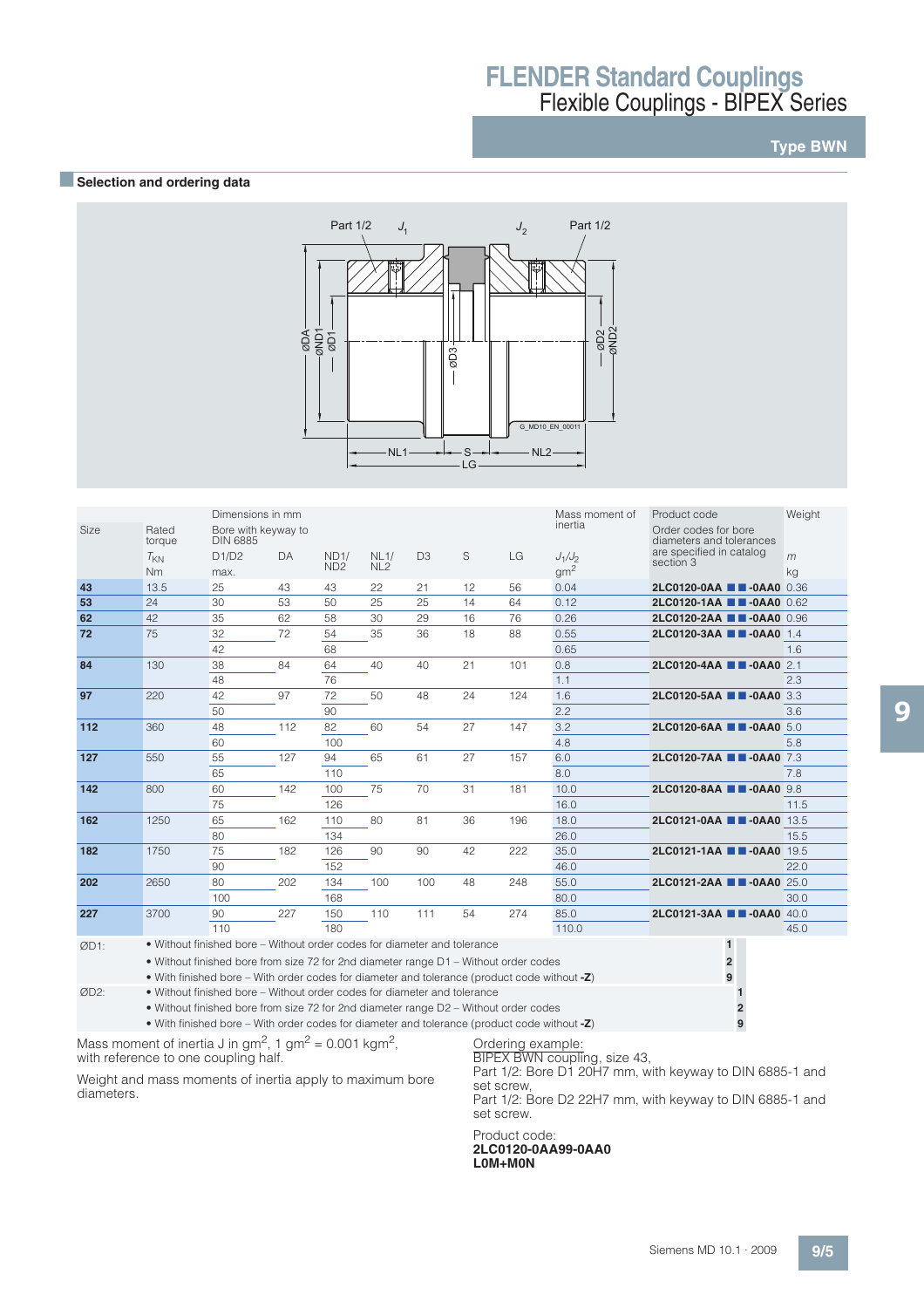## **Type BWT**

#### **B** Selection and ordering data







Coupling parts 3 and 4 can be combined as required. In the case of part 3, the Taper clamping bush is fitted from the shaft end face side, in the case of part 4 from the shaft shoulder side.

|                                                                          |                 | Taper<br>clamping                                                                    |               | Dimensions in mm |     |                 |                                 |                |    |                   | Mass<br>moment  | Product<br>code                                  | Weight |
|--------------------------------------------------------------------------|-----------------|--------------------------------------------------------------------------------------|---------------|------------------|-----|-----------------|---------------------------------|----------------|----|-------------------|-----------------|--------------------------------------------------|--------|
| Size                                                                     | Rated<br>torque | bush                                                                                 | to DIN 6885-1 | Bore with keyway |     |                 |                                 |                |    |                   | of inertia      | Order codes for bore<br>diameters and tolerances |        |
|                                                                          | $T_{KN}$        | Size                                                                                 | D1/D2         | D1/D2            | DA  | ND <sub>1</sub> | NL <sub>1</sub>                 | D <sub>3</sub> | S  | LG                | $\cdot$         | are specified in catalog<br>section 3            | m      |
|                                                                          | <b>Nm</b>       |                                                                                      | min.          | max.             |     |                 | ND <sub>2</sub> N <sub>L2</sub> |                |    |                   | gm <sup>2</sup> |                                                  | kg     |
| 62                                                                       | 42              | 1008                                                                                 | 10            | $25^{1}$         | 62  | 58              | 23                              | 29             | 16 | 62                | 0.22            | 2LC0120-2A <b>THE-0AA0</b> 0.75                  |        |
| 72                                                                       | 75              | 1108                                                                                 | 10            | $28^{11}$        | 72  | 68              | 23                              | 36             | 18 | 64                | 0.41            | 2LC0120-3A <b>III</b> -0AA0 1.2                  |        |
| 84                                                                       | 130             | 1210                                                                                 | 11            | 32               | 84  | 76              | 26                              | 40             | 21 | 73                | 0.85            | 2LC0120-4A <b>THE-0AA0</b> 1.5                   |        |
| 112                                                                      | 360             | 1610                                                                                 | 14            | $42^{1}$         | 112 | 100             | 26                              | 54             | 27 | 79                | 2.70            | 2LC0120-6A <b>THE-0AA0</b> 3.2                   |        |
| 142                                                                      | 800             | 2012                                                                                 | 14            | 50               | 142 | 126             | 33                              | 70             | 31 | 97                | 9.25            | 2LC0120-8A <b>III</b> -0AA0 6.2                  |        |
| 182                                                                      | 1750            | 2517                                                                                 | 16            | 60               | 182 | 126             | 45                              | 90             | 42 | 132               | 27.0            | 2LC0121-1A <b>III</b> -0AA0 11.3                 |        |
| 202                                                                      | 2650            | 3020                                                                                 | 25            | 75               | 202 | 168             | 52                              | 100            | 48 | 152               | 52.5            | 2LC0121-2A <b>III</b> -0AA0 15.6                 |        |
| 227                                                                      | 3700            | 3535                                                                                 | 35            | 90               | 227 | 180             | 90                              | 111            | 54 | 134               | 82.5            | 2LC0121-3A <b>III</b> -0AA0 30.0                 |        |
| Variant:                                                                 | $\bullet$ A     |                                                                                      |               |                  |     |                 |                                 |                |    |                   |                 | в                                                |        |
|                                                                          | $\bullet$ B     |                                                                                      |               |                  |     |                 |                                 |                |    |                   |                 | С                                                |        |
|                                                                          | $\bullet$ AB    |                                                                                      |               |                  |     |                 |                                 |                |    |                   |                 | D                                                |        |
| ØD1:                                                                     |                 | . Without Taper clamping bush - Without order codes for diameter and tolerance       |               |                  |     |                 |                                 |                |    |                   |                 | 1                                                |        |
|                                                                          |                 | • With Taper clamping bush – With order codes for diameter (product code without -Z) |               |                  |     |                 |                                 |                |    |                   |                 | 9                                                |        |
| ØD2:                                                                     |                 | • Without Taper clamping bush – Without order codes for diameter and tolerance       |               |                  |     |                 |                                 |                |    |                   |                 |                                                  |        |
|                                                                          |                 | • With Taper clamping bush – With order codes for diameter (product code without -Z) |               |                  |     |                 |                                 |                |    |                   |                 | 9                                                |        |
| Mass moment of inertia J in $gm^2$ , 1 $gm^2$ = 0.001 kgm <sup>2</sup> , |                 |                                                                                      |               |                  |     |                 |                                 |                |    | Ordering example: |                 |                                                  |        |

with reference to one coupling half.

Weight and mass moments of inertia apply to maximum bore diameters.

BIPEX BWT coupling, size 62, variant AB Part 3: with Taper clamping bush size 1008, Bore D1 20 mm, with keyway to DIN 6885-1, Part 4: with Taper clamping bush size 1008, Bore D2 22 mm, with keyway to DIN 6885-1 and set screw.

Product code: **2LC0120-2AD99-0AA0 L0M+M0N**

1) Maximum bore with shallow keyway, see catalog section 14.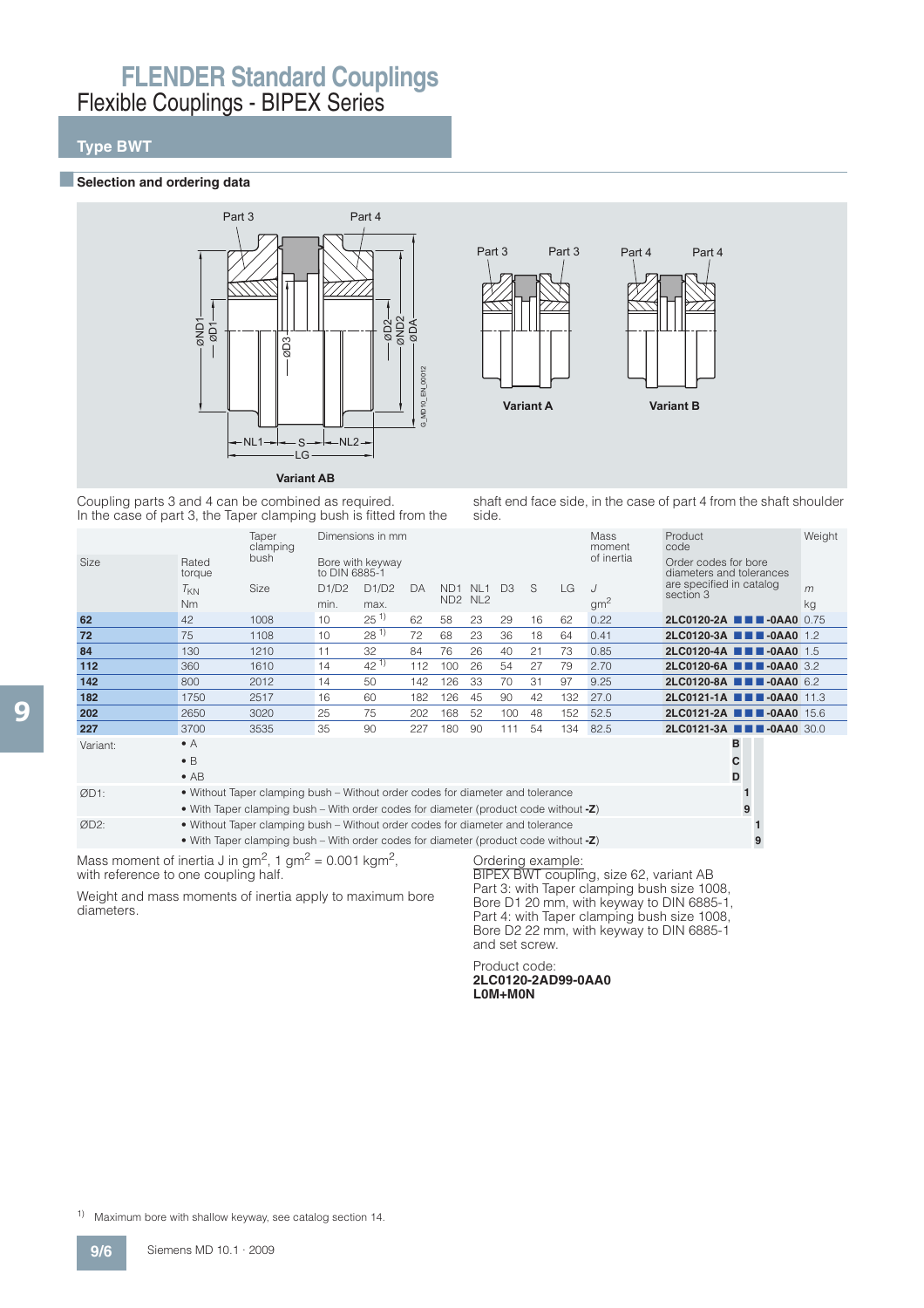## **Type BNT**

#### **■Selection and ordering data**





Dimension D3, see type BWN.

|             |                 |         | Dimensions in mm                                                         |                             |                        |            |        |         |                                 |     |     |    |     | Mass                                  | Product code                                                                 | Weight |
|-------------|-----------------|---------|--------------------------------------------------------------------------|-----------------------------|------------------------|------------|--------|---------|---------------------------------|-----|-----|----|-----|---------------------------------------|------------------------------------------------------------------------------|--------|
| <b>Size</b> | Rated<br>torque | Variant | Bore with<br>keyway to<br>DIN 6885-1                                     | Taper<br>clamping<br>bushes | Bore with<br>keyway to | DIN 6885-1 |        |         |                                 |     |     |    |     | moment<br>of<br>inertia <sup>1)</sup> | Order codes for bore<br>diameters and tolerances<br>are specified in catalog |        |
|             | $T_{KN}$        |         | max.                                                                     | Size                        | D1/D2                  |            | DA     | ND1     | ND <sub>2</sub> NL <sub>1</sub> |     | NL2 | -S | LG. | $\cdot$                               | section 3                                                                    | m      |
|             | Nm              |         |                                                                          |                             | min.                   | max.       |        |         |                                 |     |     |    |     | gm <sup>2</sup>                       |                                                                              | kg     |
| 62          | 42              | A       | 35                                                                       | 1008                        | 10                     | $25^{1}$   | 62     | 58      | 58                              | 30  | 23  | 16 | 69  | 0.22                                  | 2LC0120-2AE <b>1 -0AA0</b> 0.9                                               |        |
|             |                 | B       |                                                                          |                             |                        |            |        |         |                                 |     |     |    |     |                                       | 2LC0120-2AF 2-0AA0                                                           |        |
| 72          | 75              | A       | 32                                                                       | 1108                        | 10                     | $28^{11}$  | 72     | 54      | 68                              | 35  | 23  | 18 | 76  | 0.41                                  | 2LC0120-3AE <b>1 -0AA0</b> 1.4                                               |        |
|             |                 | B       | 42                                                                       |                             |                        |            |        | 68      |                                 |     |     |    |     |                                       | 2LC0120-3AF 2 -0AA0                                                          |        |
| 84          | 130             | A       | 38                                                                       | 1210                        | 11                     | 32         | 84     | 64      | 76                              | 40  | 26  | 21 | 87  | 0.85                                  | 2LC0120-4AE <b>1 -0AA0</b> 1.9                                               |        |
|             |                 | B       | 48                                                                       |                             |                        |            |        | 76      |                                 |     |     |    |     |                                       | 2LC0120-4AF 2-0AA0                                                           |        |
| 112         | 360             | A       | 48                                                                       | 1610                        | 14                     | $42^{11}$  | 112 82 |         | 100                             | 60  | 26  | 27 |     | 113 2.70                              | 2LC0120-6AE <b>1 -0AA0</b> 4.5                                               |        |
|             |                 | B       | 60                                                                       |                             |                        |            |        | 100     |                                 |     |     |    |     |                                       | 2LC0120-6AF 2 -0AA0                                                          |        |
| 142         | 800             | A       | 60                                                                       | 2012                        | 14                     | 50         |        | 142 100 | 126                             | 75  | 33  | 31 |     | 139 9.25                              | 2LC0120-8AE <b>1 -0AA0</b> 8.9                                               |        |
|             |                 | B       | 75                                                                       |                             |                        |            |        | 126     |                                 |     |     |    |     |                                       | 2LC0120-8AF <b>1</b> -0AA0                                                   |        |
| 182         | 1750            | A       | 75                                                                       | 2517                        | 16                     | 60         | 182    | 126     | 126                             | 90  | 45  | 42 | 177 | 27.0                                  | 2LC0121-1AE <b>B</b> -0AA0                                                   | 16.7   |
|             |                 | B       | 90                                                                       |                             |                        |            |        | 152     |                                 |     |     |    |     |                                       | 2LC0121-1AF <b>B</b> -0AA0                                                   |        |
| 202         | 2650            | A       | 80                                                                       | 3020                        | 25                     | 75         |        | 202 134 | 168                             | 100 | 52  | 48 |     | 200 52.5                              | 2LC0121-2AE <b>1 -0AA0</b> 23                                                |        |
|             |                 | B       | 100                                                                      |                             |                        |            |        | 168     |                                 |     |     |    |     |                                       | 2LC0121-2AF 2-0AA0                                                           |        |
| 227         | 3700            | A       | 90                                                                       | 3535                        | 35                     | 90         | 227    | 150     | 180                             | 110 | 90  | 54 |     | 254 30.0                              | 2LC0121-3AE <b>1 -0AA0</b> 37.5                                              |        |
|             |                 | B       | 110                                                                      |                             |                        |            |        | 180     |                                 |     |     |    |     |                                       | 2LC0121-3AF 2-0AA0                                                           |        |
| ØD1:        |                 |         | • Without finished bore – Without order codes for diameter and tolerance |                             |                        |            |        |         |                                 |     |     |    |     |                                       | $\overline{2}$                                                               |        |

• With finished bore – With order codes for diameter and tolerance (product code without **-Z**) **9**

ØD2: • Without Taper clamping bush – Without order codes for diameter and tolerance **1**

• With Taper clamping bush – With order codes for diameter (product code without **-Z**) **9**

Mass moment of inertia J in gm<sup>2</sup>, 1 gm<sup>2</sup> = 0.001 kgm<sup>2</sup>, with reference to one coupling half.

Weight and mass moments of inertia apply to maximum bore diameters.

Ordering example: BIPEX BNT coupling, size 62, variant B

Part 1/2: Bore D1 20H7 mm, with keyway to DIN 6885-1 and set screw

Part 4: Bore D2 22H7 mm, with keyway to DIN 6885-1 and set screw.

Product code: **2LC0120-2AF99-0AA0 L0M+M0N**